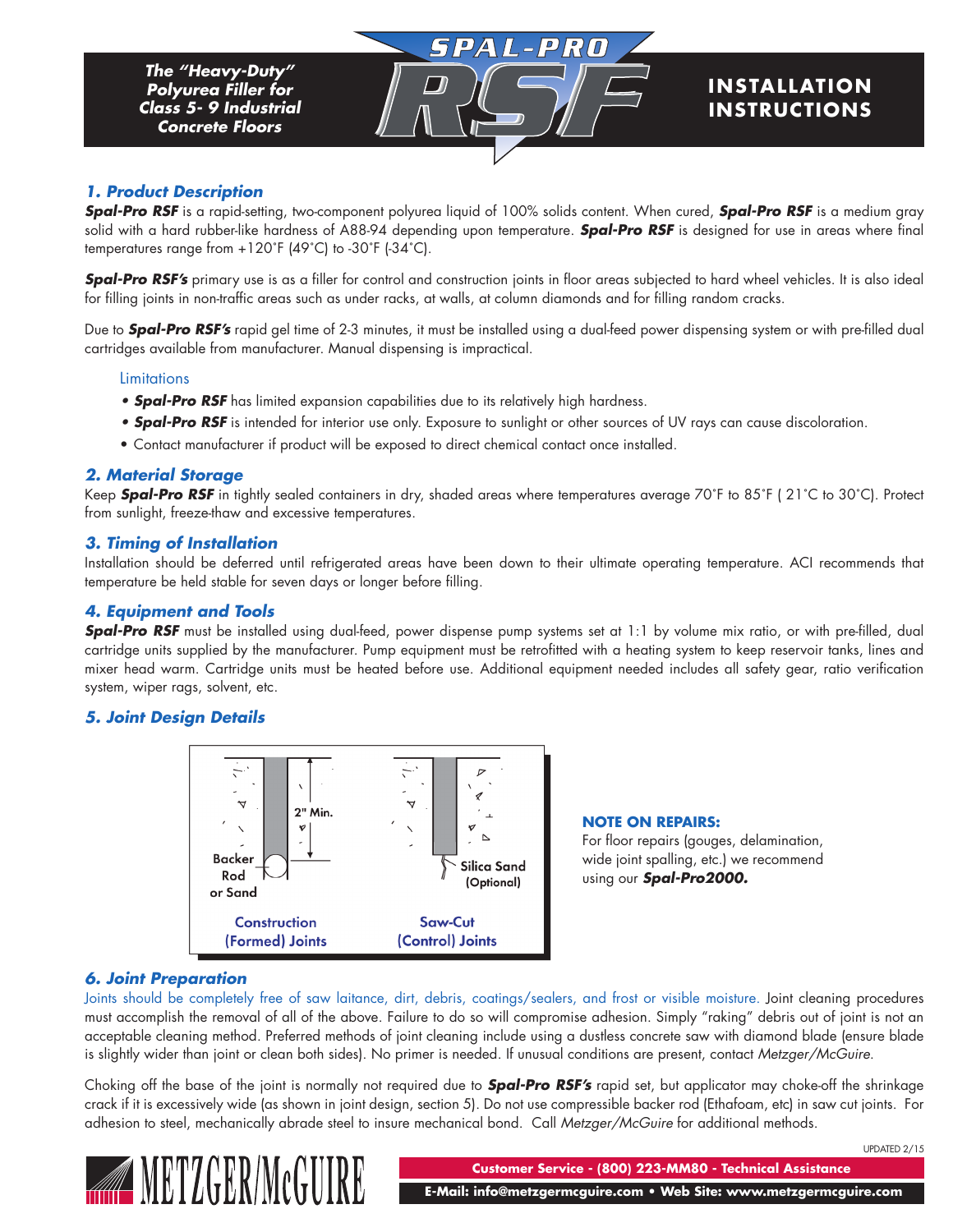# **INS TALLAT ION INSTRUCTIONS**

#### *7. Installing at Various Temperatures*

**Spal-Pro RSF's** working (gel) time and cure rates will vary slightly depending on work area temperature and temperature of product at time of installation. In general, the gel/cure times will be shorter when the area and product temperatures are higher.

SPAL-PRO

#### *8. Installation of Spal-Pro RSF*

Important: Thoroughly read MSDS and balance of these instructions before opening containers or attempting to install. Wear/use all personal safety equipment called for in MSDS and follow all cautions concerning working environment.

#### Product Settlement, Surface Skin, Etc.

Product component A (gray part) may settle during storage and/or shipment. Thoroughly mix (drill and paddle) to redistribute all components before using. Place nitrogen blanket or other desiccate over any partially used B part material in containers.

Dual-Cartridge kits may also incur settlement. Aggressively shake to re-disperse all chemicals.

#### Pre-Dispensing Measures

Power Dispenser - Run parts A and B through separate lines into cup before affixing mixing head or static mixer. This reduces chances of air entrapment which could cause ratio to vary.

Cartridges - See cartridge use instruction sheet packaged with product.

Mixing Ratio: 1A:1B by Volume Part A (Gray) to 1 Part B (Amber)

When using a power dispensing unit, the feed lines, applicator wand, and reservoir tanks must be heated and insulated to keep material warm and viscous. We recommend keeping material at 75˚F to 85˚F for best results. *RSF* should be dispensed using a 1/2" O.D. 30 or 32 element static mixer for best results.

Dual-cartridge units should be maintained at about the same temperature by keeping them in a warming box or warm/hot water.

#### Filling Joints and Cracks

All fillers including *Spal-Pro RSF* have the potential to leave residue or stain on adjacent slab surface. If appearance is important, or if coating/sealer is to be applied later, protect adjacent surfaces with tape, soap, or removable sealer. Avoid getting sealer inside joint or crack; adhesion could be compromised. Best method is to apply protective media prior to joint cleaning procedure.

Joint should be filled in one pass, filling from bottom to top to avoid entrapping air bubbles.

**Spal-Pro RSF** is only effective when its finished profile is flush with the floor surface. To achieve this, we recommend overfilling (crowning) then razoring off the excess after the product has converted into a complete solid. Razoring is best achieved 1- 5 hours after filling, depending on the area temperature. After five hours the filler's increasing hardness may make shaving more difficult, so it is recommended that the installer continually monitor the material's cure to find the best window for shaving the material flush with the surface.

## *9. Caution on Chemical Cure*

**Spal-Pro RSF** cures chemically through a reaction of parts A & B. Exercise caution during cure; do not inhale fumes, do not get chemicals on skin or in eyes. See MSDS.

## *10. Low Fills, Bubbles*

Should *Spal-Pro RSF* cure too low, solvent wipe and apply additional filler. *Spal-Pro RSF* adheres well to itself. Abrading the first pass will provide mechanical bond insurance for second pass. If bubbling or air entrapment occur, follow material application with a propane torch or heat gun to eliminate air pockets. Heat should be applied prior to initial cure (within approximately 5 minutes).



UPDATED 2/15

**Customer Service - (800) 223-MM80 - Technical Assistance**

 **E-Mail: info@metzgermcguire.com • Web Site: www.metzgermcguire.com**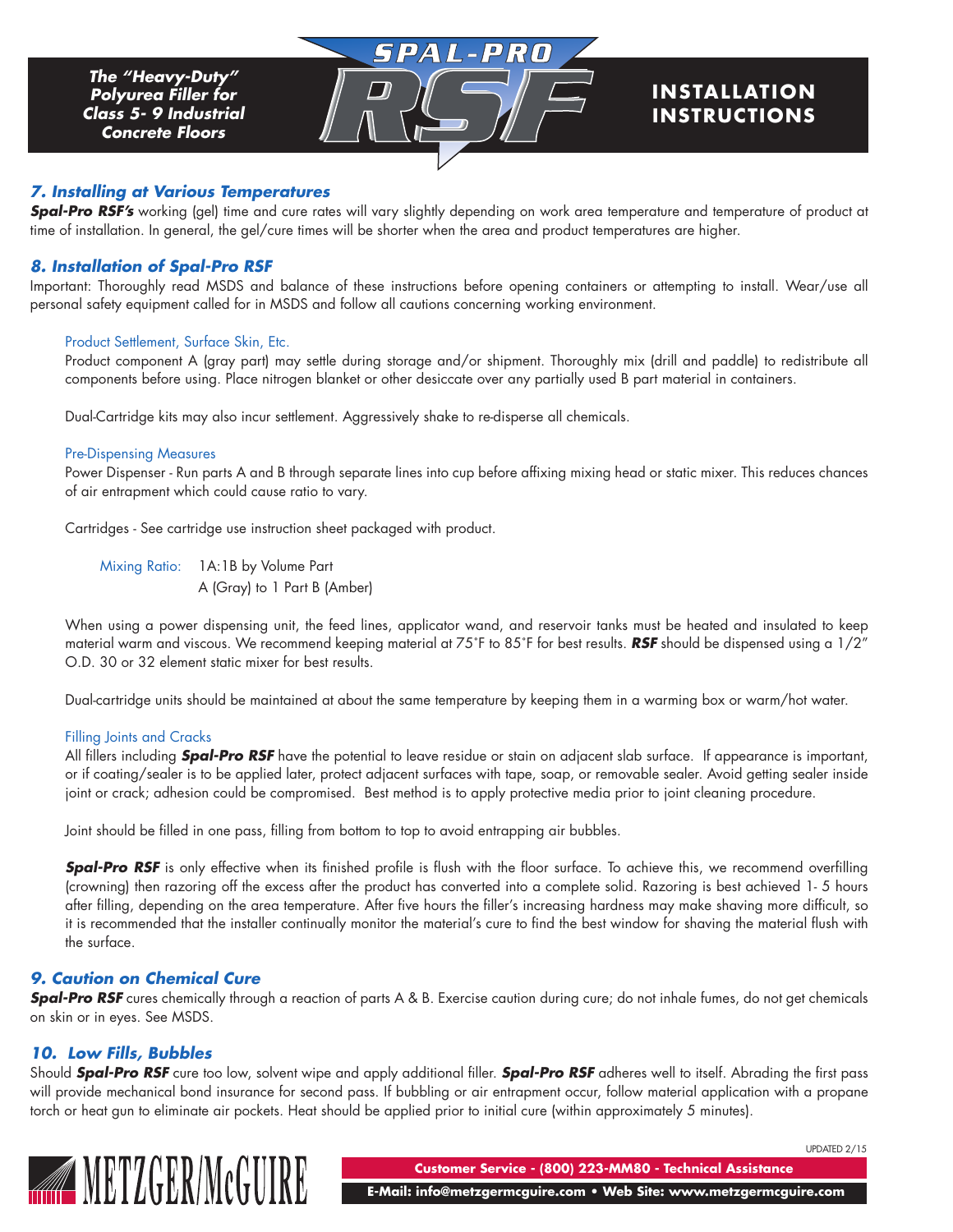# **INS TALLAT ION INSTRUCTIONS**

## *11. After the Installation*

#### Clean-Up

Clean all tools and spills of unreacted material with solvent (toluol, xylol, MEK, etc.). Cured material can be removed by razoring or sanding.

SPAL-PRO

#### Surface Treatments

If the floor is to be acid-etched, Blastrac'd or coated, allow several days cure if possible. A test coat is always advisable. Once cured, *Spal-***Pro RSF** is not affected by mechanical cleaning or most scrubbing compounds.

#### Traffic Exposure

Time required prior to exposure to traffic will depend on room operating temperature and product temperature when installed. In general, **Spal-Pro RSF** is ready for light traffic in 2 hours and full, heavy traffic in 4 hours. Always test the filler for hardness prior to traffic exposure.

#### *12. Joint Filler Separation*

Separation (adhesive or cohesive) is possible if filler is installed earlier than ACI recommendations. Separation may also occur if area temperature drops considerably as a result of intentional draw down. Separation voids may then be refilled with additional *Spal-Pro RSF*. **See Joint Filler Technical Bulletin T-11 "Joint Filler Separation; Causes and Corrections" for more information**.

## *IMPORTANT: Thoroughly read MSDS before opening containers or attempting to use*

## *13. Safety Precautions (Abbreviated)*

#### Warning for Food-Related Facilities

All chemicals, including products made by our company and our competitors, have the potential to contaminate exposed food, packaged food, and food packaging supplies. Contamination can occur if goods are present when chemicals are used, or if goods are brought into the affected area after use, but prior to the removal of any residual contamination. USDA, FDA and other laws and regulations may require the removal or careful protection of food and supplies, followed by possible odor removal and/or cleaning of room where chemicals are used or stored. It is the responsibility of the user to be familiar with and adhere to applicable laws and regulations. The user is further advised that *Metzger/McGuire* will reject any and all responsibility and claims that result form the improper use or storage of our products.

#### Product Description

**Spal-Pro RSF** is a fast-setting, two-component polyurea polymer intended for filling joints or cracks in industrial concrete floors. Product is composed of a part A (gray liquid) and a part B (amber liquid). When combined at a ratio of 1A:1B (by volume), they react chemically, converting to a solid.

#### Basic Safety

This product is a chemical and should be handled carefully. Keep away from children, pets, and people not directly involved in its use. Always work in a clean, obstacle-free area that is well ventilated and lit, and where fresh air exchange is constant and adequate. Always use appropriate safety equipment called for in MSDS, including but not limited to splash-guard type chemical eye protection, protective gloves and aprons, a NIOSH/OSHA approved respirator designed for vapor/mist, etc. Avoid contact with skin and eyes. Avoid inhalation and ingestion, especially during reaction. Keep away from flame, pilots, excessive heat.

#### Chemical Protection Warning

Product is potentially most harmful during chemical reaction, when mild vapor/fumes are released and heat is generated. Inhalation can result in respiratory harm. Reacting product or containers holding same can result in burns.



**Customer Service - (800) 223-MM80 - Technical Assistance**

UPDATED 2/15